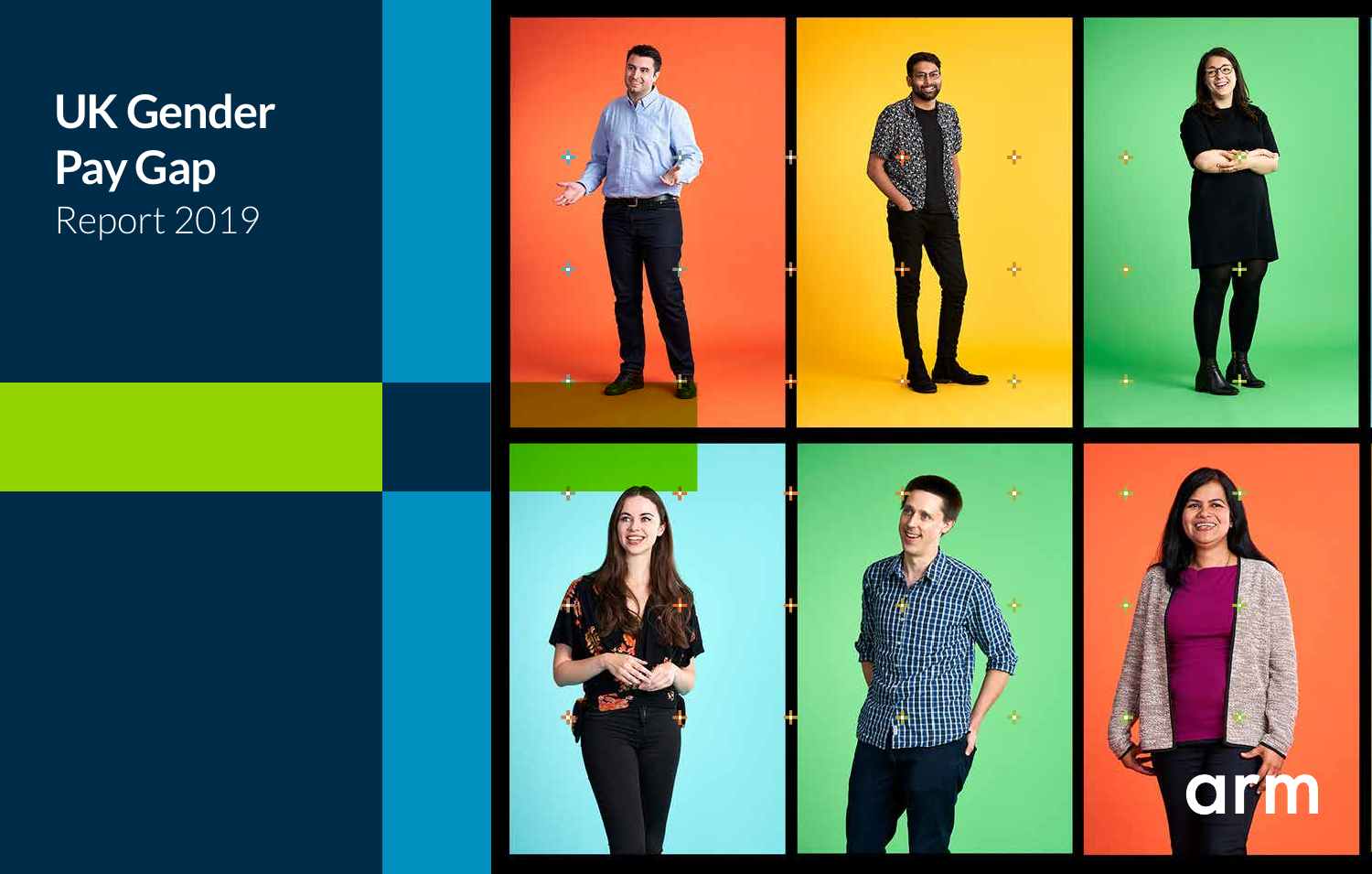### arn

### **Introduction**

This report sets out the UK gender pay including additional data as required by the Equality Act 2010 (Gender Pay Gap Information) Regulations 2017.

The pay data of 2,451 UK Arm employees was analysed as of 5 April 2019 (1,947 men and 504 women), including all UK full and part-time employees and casual workers. This is pay data for 6% more men and 12% more women than was analysed last year. The data does not include freelancers or other staff not on the Arm UK payroll. Anyone not receiving full pay on 5 April 2019 was excluded from the hourly pay calculations.

The bonus data was taken between 6 April 2018 and 5 April 2019.



### **CEO statement**



The demand for computing is accelerating, with the rise of the Internet of Things, 5G and Artificial Intelligence, coupled with the exponential growth of data.

Arm has a key role to play in this technological explosion, and a huge opportunity to help solve some of the world's most complex challenges. Think of how we are all staying virtually connected during the COVID-19 pandemic - Arm technology is helping to make that happen.

But we can't solve these complex challenges without brilliant and diverse minds. We know that building a diverse and inclusive place for our people to work is crucial for driving innovation. It also helps to make Arm a place where people love to work, where they can be themselves, and where everyone is valued for their contribution.

Over the past few years we have made great strides with Diversity and Inclusion (D&I) at Arm. From providing the tools and resources to increase our people's awareness of their unconscious biases, through to developing our affinity networks, building new partnerships and creating awareness campaigns. But we know there is much more to do.

### Arm technology is being used in more ways than ever before. To date, Arm partners have shipped more than 160 billion Arm-based chips.

**This is our third year of UK gender pay gap reporting. Our gender pay gap has reduced slightly since the last time we reported. It is also below the national average and significantly below the average for our sector.** 

As I've said before, our pay and bonus gaps are a result of having more men than women working for Arm at every grade, not because men and women are paid unequally for the same work. We are continuing to increase the number of women we are recruiting and retaining at Arm with a focus on women in technical roles. Comparing our figures for 31 December 2019 to 2018, Arm has increased the proportion of female employees by 1.51% and increased the proportion of female graduates by 1.40%.

But we can't and don't accept this as the status quo. Our people carry out a huge amount of valuable work in our UK communities to encourage more girls and women to choose a career in STEM – you can read more about this on page 6. We also continue to focus on ensuring that once women join the Arm community, they want to stay and progress their careers.

There is always more for us and our industry peers to do – and we are working on it. We will continue our drive towards gender equality, while ensuring Arm is a place where everyone feels included and a sense of belonging, across all areas of their working life.

**Simon Segars, CEO**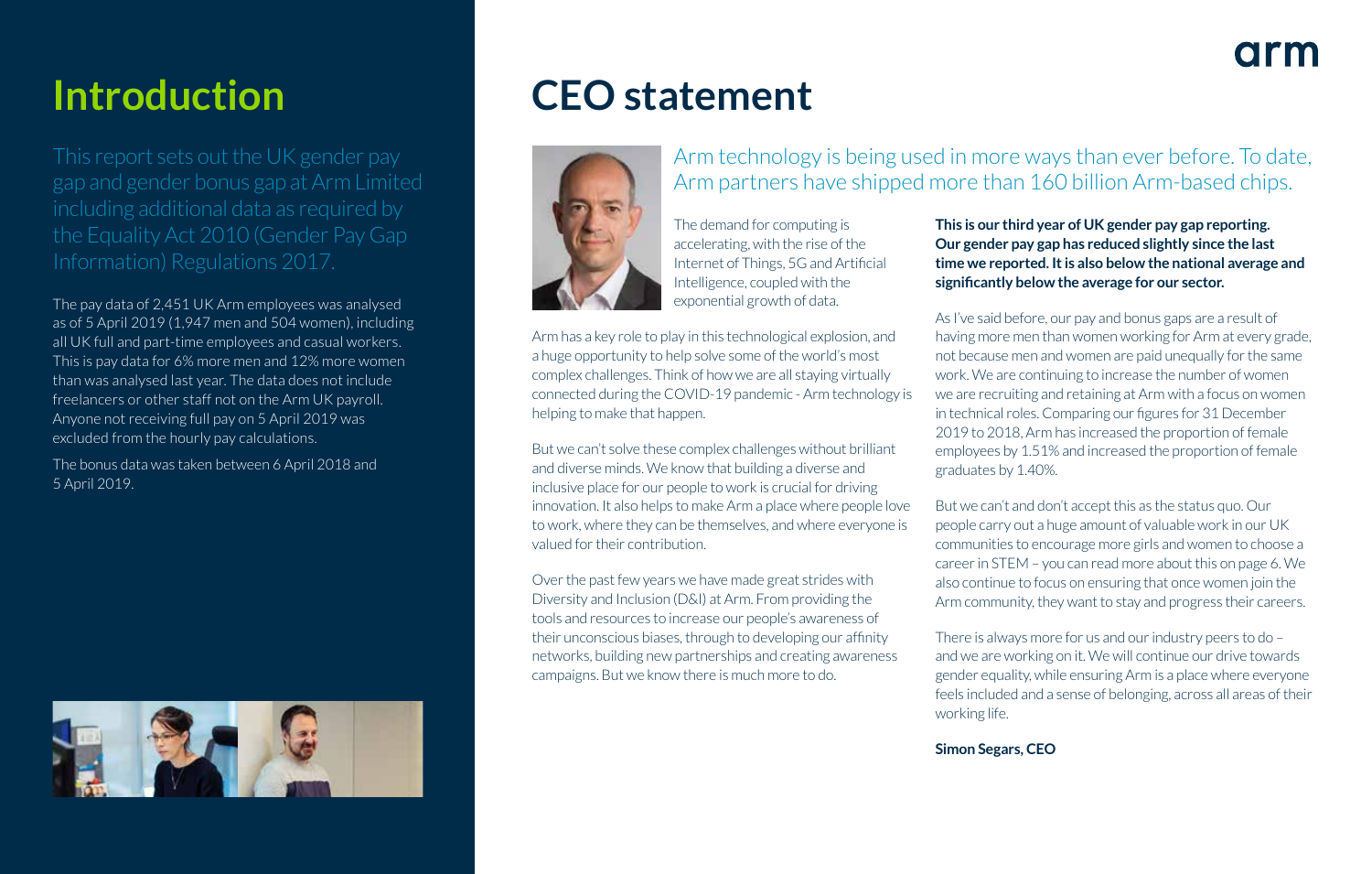

### **What is the UK gender pay gap?**

The UK gender pay gap is the difference between the hourly earnings of men and women in the company. This includes base pay, allowances and any bonus / other incentive pay. The gender bonus gap is the difference in the bonus pay received by men and women. UK gender pay gap reporting looks at total earnings by gender, this differs from equal pay for equal work, which is a legal requirement.

From April 2017, the UK Government required all UK companies to annually publish figures on mean and median UK gender pay gap, mean and median gender bonus gap, the proportion of men and women receiving bonuses and the proportion of men and women in each quartile of the organisation's pay structure.

In the UK 10,559 employers reported gender pay gap data for 2018/19; 79% of employers stated that median hourly pay was higher for men than for women in their organisation, 14% stated that the median hourly pay was higher for women and 8% stated that median hourly pay was the same for women as for men.\*

### **MEAN:**

The mean is calculated by adding up the total pay of employees and dividing by the number of employees in the list. This calculation is completed separately for men and women. While useful, this true average is easily skewed by a small number of high or low earners.

### **MEDIAN:**

The median is the number which is in the middle of a ranking of pay from lowest to highest. This is broadly understood to be the best representation of typical pay as extremes of low and high pay do not affect the median.

arm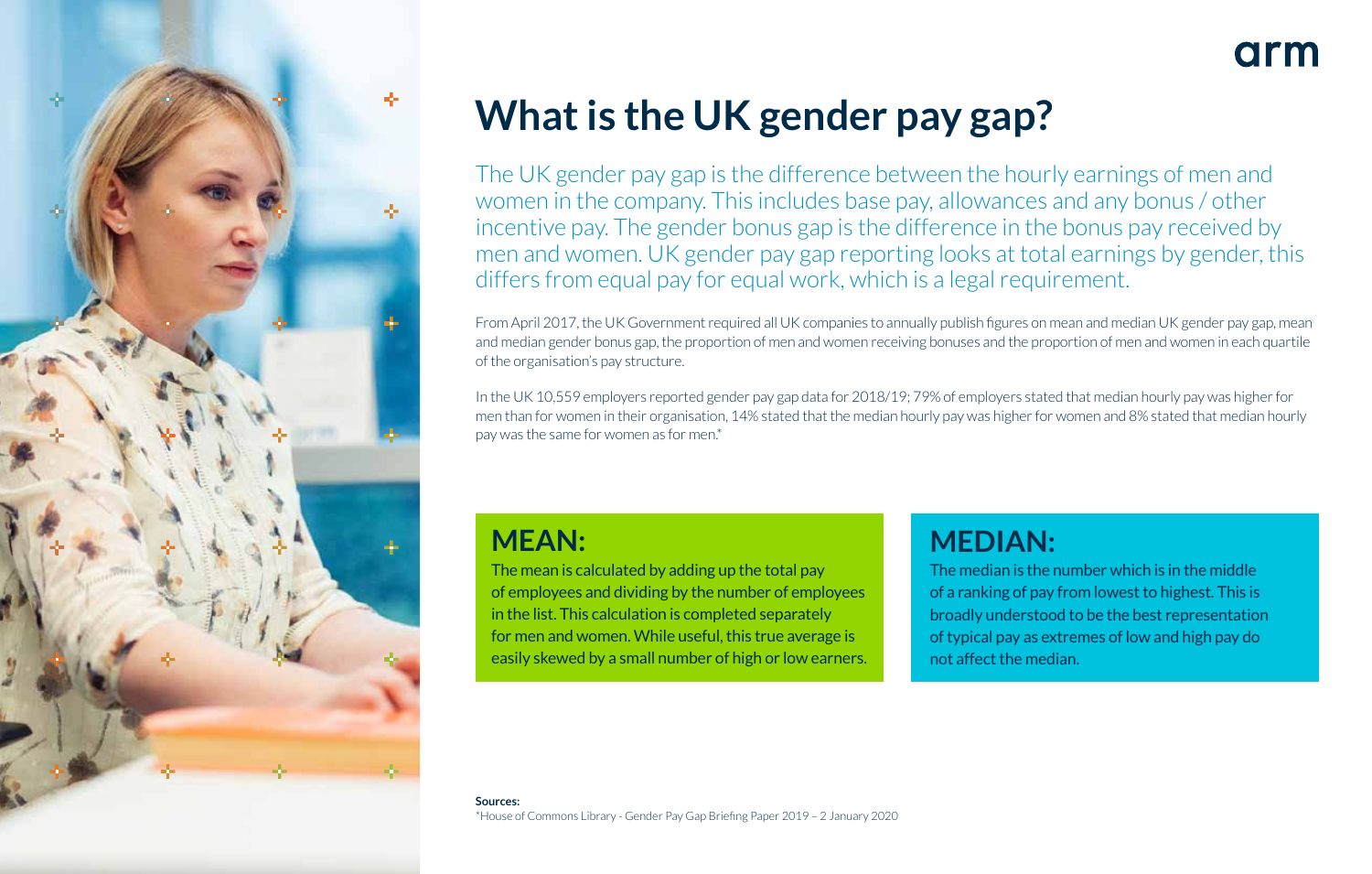## **Our figures**

The table below shows Arm's UK gender pay and bonus gap data for 2019

|                                      | <b>Gender</b><br>pay gap | <b>Gender</b><br>bonus gap |
|--------------------------------------|--------------------------|----------------------------|
| <b>Median</b>                        | 15.72%                   | 29.02%                     |
| Difference to<br>$2018$ median $+/-$ | $-1.21%$                 | $+1.55%$                   |
| Mean                                 | 15.02%                   | 26.78%                     |
| Difference to<br>2018 mean +/-       | $-1.81%$                 | $-4.39%$                   |

For wider comparison against other companies in the UK in April 2019, the median UK gender pay gaps were;

- All UK employees: 17.3% \*
- Professional, Scientific and Technical Companies 24%\*\*

**Sources:**

\*House of Commons Library - Gender Pay Gap Briefing Paper 2019 \*\*https://www.ons.gov.uk/employmentandlabourmarket/ peopleinwork/earningsandworkinghours/datasets/ annualsurveyofhoursandearningsashegenderpaygaptables

The figures below provide the further UK pay gap metrics required, including the percentage of each gender receiving bonuses and the percentage of men and women in each quartile of our pay structure.

**What proportion of UK employees received bonus pay?**



100% of all eligible employees received a bonus; there is no management discretion in this. The statistics above are not showing 100%, as some people are ineligible for bonus due to being on a fixed term contract or having joined the company after the eligibility date during the bonus year.

#### **What proportion of UK employees do we have in each of our pay quartiles?**

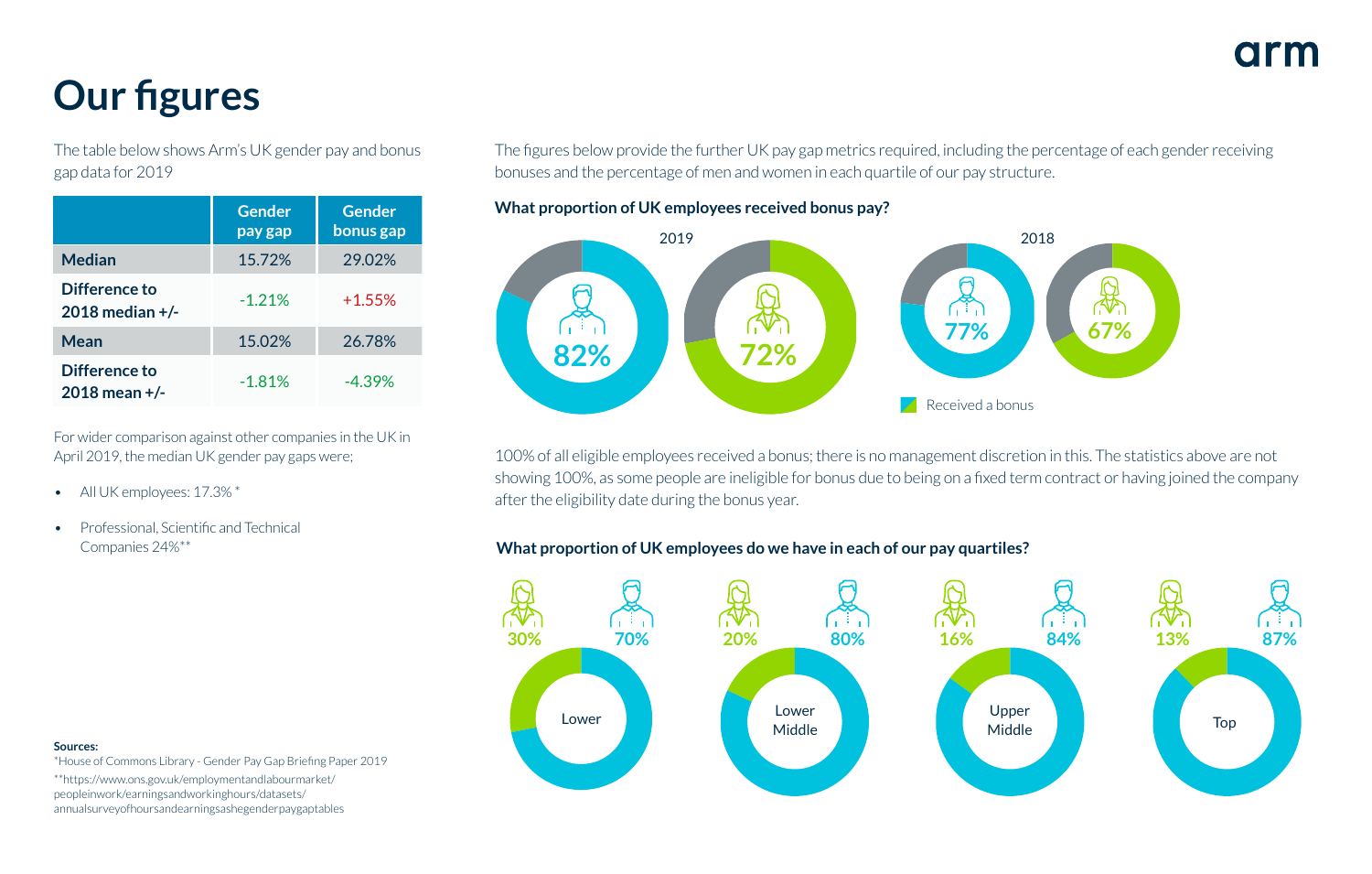

### arm

### **Understanding Arm's UK gender pay and bonus gap**

Our pay and bonus gaps are a result of for Arm at every grade, with the gender split increasing at higher pay grades, which are taking steps to address, not because same work.

Our median gender pay gap has reduced by 1.21% (it is now 1.58% lower than the UK national average and 8.28% lower than other peers in the Professional, Scientific and Technical sector). We understand however that that there is still a lot of work to be done in closing this gap and that this will take time.

The median bonus pay gap also reflects the fact that we have more men in senior roles where receiving higher variable pay is in line with market expectations.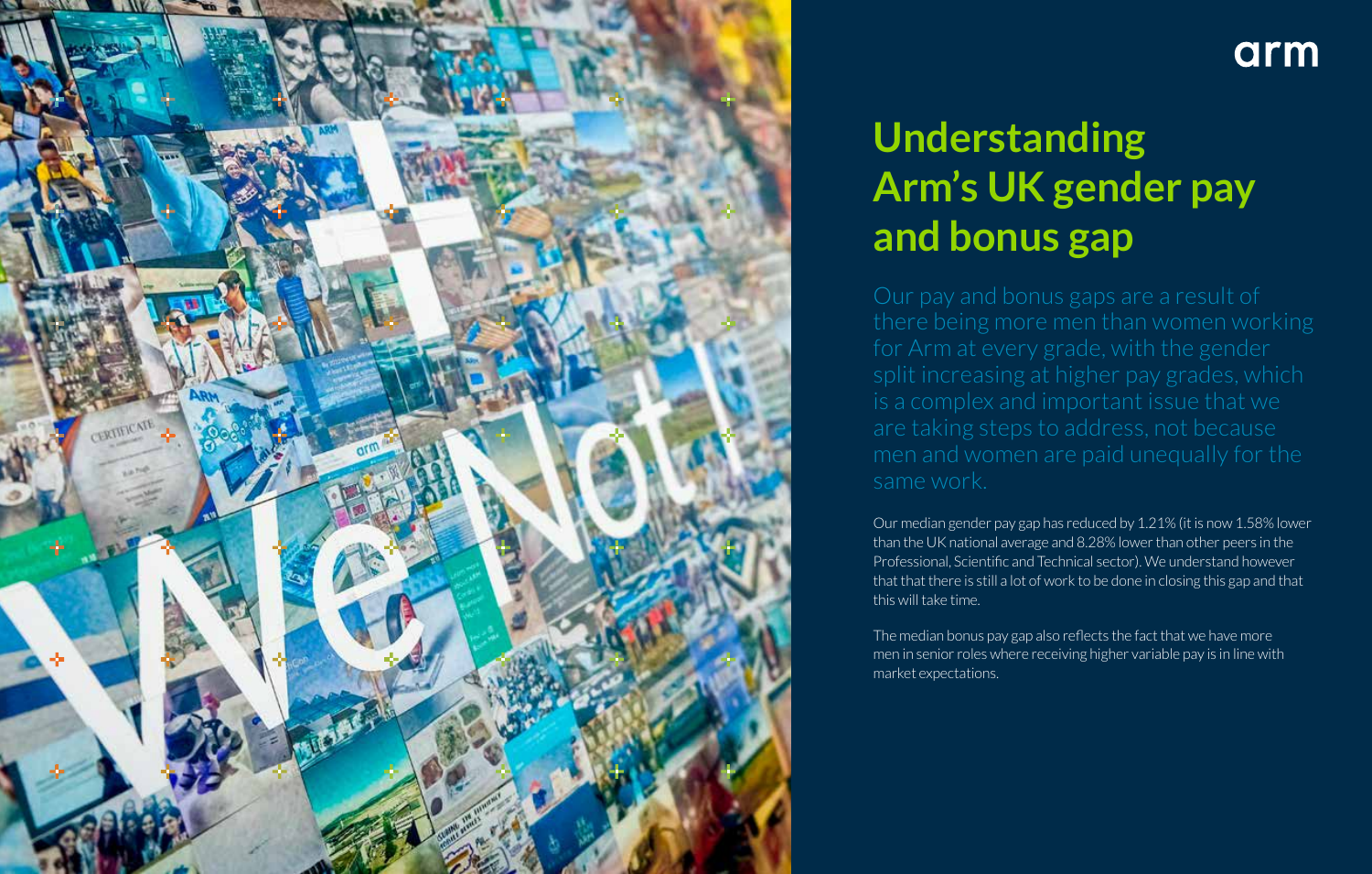# **Building the female talent pipeline within Arm**

We know that it will take time to truly address our UK gender pay gap, but at Arm we strive to build an inclusive culture that encourages, supports and celebrates the diversity of our community.

We commit to offering fair, equal and unbiased recruitment, promotion and reward systems and a safe, inclusive and agile work environment where all our people can thrive and be their brilliant self every day.

From attracting female talent to Arm, through to growing, developing and retaining them once they have joined us, we are focused on building programmes that ensure that everyone has an equal opportunity to progress. These include:

#### **Attraction:**

Our aim is to make Arm an attractive employer for everyone, and we continue to look for a diverse set of candidates. To eliminate any potential gender bias in our recruitment process, we use a tool to support the development of gender-balanced job advertisements. The use of this tool has also helped to educate our hiring managers on considering diversity during the recruitment process. We have also implemented an objective online assessment of a candidate's values and motivations to help predict their potential to reach and sustain high performance within Arm. These tools support diversity initiatives by removing and challenging potential biases from our attraction and decision-making. We also participate in diversity recruitment and community events to highlight Arm as an employer of choice for both early career level and established hiring level. Over the last year we have hired more women, but we still have higher female representation at lower grades.

#### **Inclusion Matters:**

We are dedicated to creating an inclusive environment where each and every voice is heard and welcomed, and where innovation can flourish. We're pleased to share that Simon Segars (CEO), has joined a group of more than 800 peers from a range of companies, to make a united commitment to advance diversity and inclusion in the workplace through the CEO Action for Diversity & Inclusion™. This pledge and commitment complements our approach to diversity and inclusion, globally, at Arm. The pledge is as follows:

- 1. We will continue to make our workplace a trusting place, to have complex, and sometimes difficult, conversations about diversity and inclusion.
- 2. We will implement and expand unconscious bias education.
- 3. We will share best and unsuccessful – diversity and inclusion practices, programmes and initiatives.
- 4. We will create and share strategic inclusion and diversity plans with our board of directors.

We have a network of Champions who deliver interactive unconscious bias workshops through Project EveryOne, our tailored training programme for reducing bias in the workplace. Project EveryOne aims to create greater awareness of unconscious bias and provides tools to help reduce biases whilst enabling colleagues to come together and share insights.

#### **Progression/Promotion:**

As of the April 2019 Annual Review, a greater percentage of women were promoted globally. We have also consistently seen higher percentage pay increases for women over the past four years. Incremental increases will not however be enough to fix the broader structural issues affecting our gender pay gap, and Annual Review is just one part of Arm's longer-term strategy to ensure we have more female representation at senior levels.

#### **Flexibility of working practices/ Global policy for Childbirth Leave and Parental Bonding Leave:**

We demonstrate a progressive approach to flexible working, through a high-trust approach to time off including flexible working practices for employees to balance work and family commitments. In March 2018 we also launched a formal policy to allow people who are welcoming a child into their home an extended amount of time on full pay to celebrate and adjust to this significant life event.

#### **Professional and Personal Development:**

We are committed to ensuring that all employees are offered learning, development and progression opportunities, to help them thrive and get them ready for their next step in their career at Arm. All our employees have access to Everywoman Network personal and professional development resources. Arm is a proud supporter of Catalyst, providing our employees with insights, inspiration, and solutions on accelerating progress for women.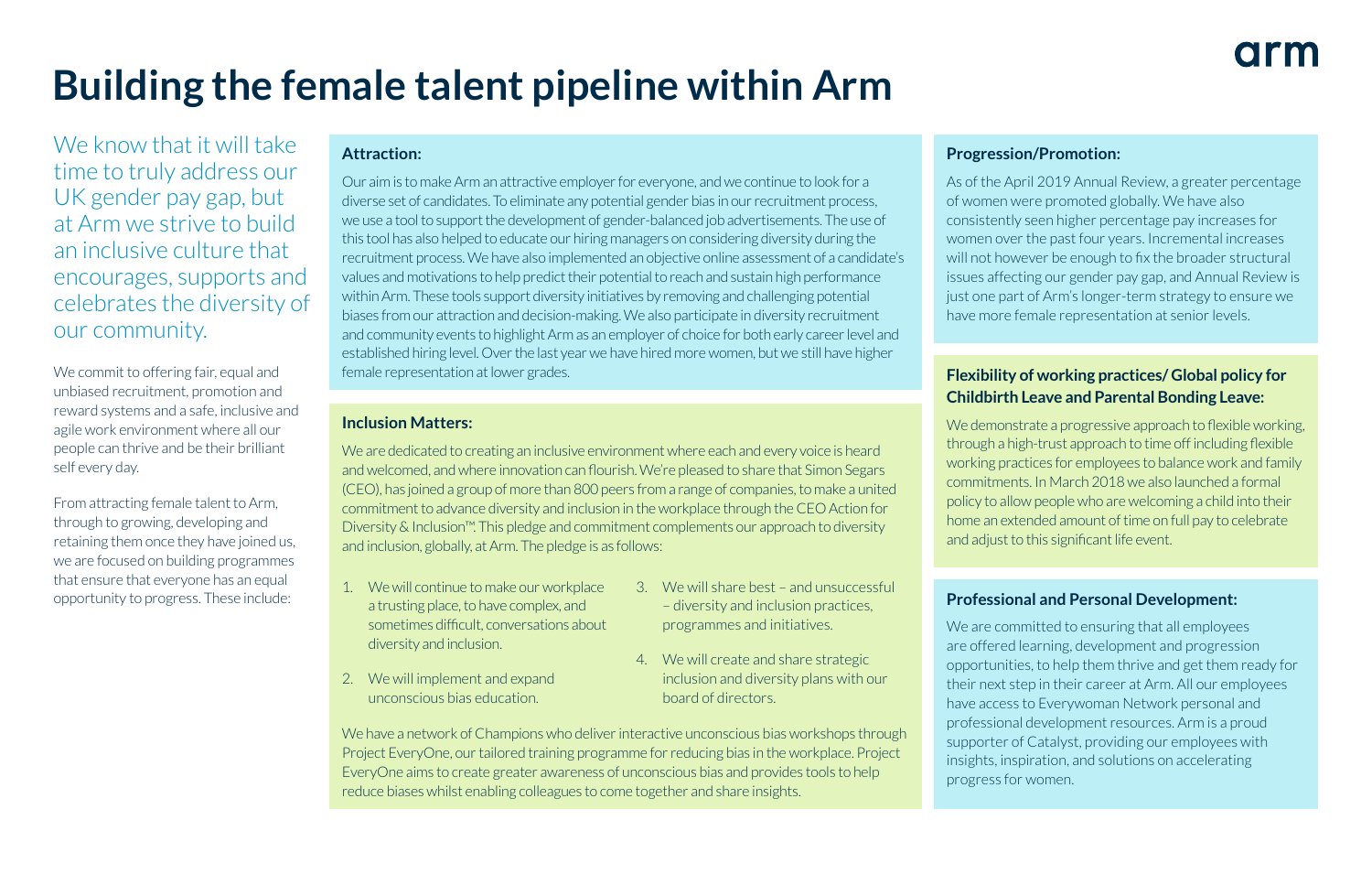## **Building the female talent pipeline in our community: a long-term strategic initiative**

#### **The bigger picture – women in STEM today**

In 2019, the World Economic Forum (WEF) confirmed some of the reasons why women and girls don't choose STEM careers: "… lack of encouragement, active discouragement, lack of role models, negative peer pressure and harassment. Studies show that it is not an ability issue. Women from under-represented groups face prejudice twice over, both against their gender and their race. In some countries in the developing world, girls still struggle for basic access to education and then for acceptance into the workplace." The Arm School Program is working with its partners to help enable equitable access to quality STEM and Computing education through its growing Content and Training initiatives. But Arm also has a vital role to play in reaching out to girls and young women at school with role models who can help them identify themselves with a career in the tech sector.

With more girls attending school than ever before, there are grounds for hope. However, girls are still significantly under-represented in the STEM subjects and if we do not see rapid change, we will continue to have gender inequality within the workplace.

#### **How Arm is helping to close the gender gap in STEM**

At Arm we are focused on helping to change this narrative. We recognize that a solid foundation in STEM is a proven path to upward mobility; yet it's a path many young people, especially girls, don't take. We have a role to play in breaking down barriers, providing inspirational resources and connecting underserved and underrepresented young people to our employees as role models.

#### We are committed to addressing the imbalance by:

- **1. Strengthening the pipeline** There are still not enough girls are choosing to continue to study STEM subjects and, if they do, the majority are not choosing engineering as a career option. We must inspire more girls that studying STEM can lead to a meaningful and enjoyable career within our industry.
- **2. Increasing the visibility of women** working within Arm both internally and externally – role models play a vital and powerful role. By supporting programmes such as the WISE campaign's 'My Skills My Life', we can inspire girls through role profiling our women in technical roles at Arm. Internally we utilise campaigns such as Women in Engineering to highlight our achievements.
- **3. Helping young and experienced women** to know that they have a career with us, ensuring that we're attracting, recruiting and retaining women at Arm.

Annually, Arm joins many organisations, educational institutions and people around the world in events to mark Ada Lovelace Day. We have been supporting Ada Lovelace Day (ALD) since 2015, celebrating women's contributions to science, engineering, technology and maths (STEM). We host internal events and also use ALD to create a platform to inspire younger generations through educational outreach activities.

#### **Arm's outreach activities to address the gender imbalance in STEM**

Our network of Team Arm Champions (employees who in addition to their day role lead our employee community engagement programme within their offices), Education Ambassadors and members of our Women's Network, supported by colleagues, came together to deliver events for ALD19 throughout Arm. Here's just a snapshot of some of the activities that took place across the UK and Ireland with local schools:

- In Galway, our Team Arm Champion, Saoirse Stewart, organised with colleagues to host an all-girls workshop in partnership with Ireland's leading youth organisation, *Forogie*.
- In Sheffield, colleagues held an educational outreach day for 60+ year eight girls from five schools. They hosted a day of micro:bit sessions, promoting Do Your:Bit and selfawareness workshops for attendees.
- In Manchester, through our partnership with Uptree, the team hosted an insight day for students aged 16-19. Attendees gained insights into the technology industry, career paths and were able to spend time with colleagues from Arm. We've also co-hosted insight days with Uptree at our offices in Glasgow, Warwick and Loughborough.
- In London, we supported 50 girls aged between 7 and 11 at the Girls Leadership Academy Meet-up (GLAM), focused on soft skills development and encouraging them to be empowered to be trailblazers of the future.

#### **Looking to the Future?**

Together, our work is helping to grow the talent pipeline and share insights and inspiration both internally and externally. But we have more work to do to strengthen the talent pipeline, encouraging more girls to study STEM subjects and increasing the number of women choosing careers in STEM – we know that we can do this, but we have to work together and not in isolation.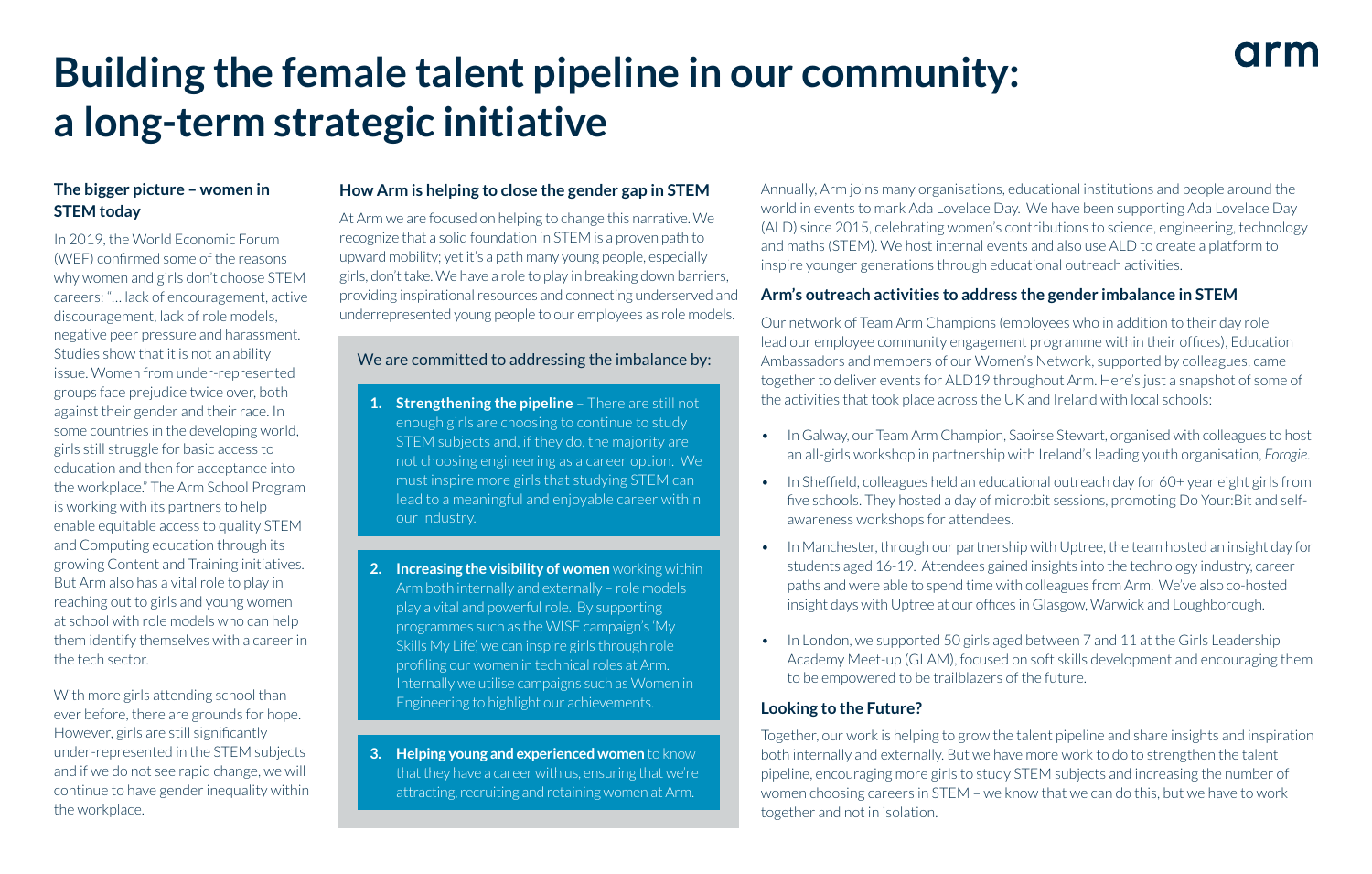

### **Appendix**

| <b>Metric</b>                | 2019   | 2018   | <b>Difference</b> |
|------------------------------|--------|--------|-------------------|
| <b>Median Pay Gap</b>        | 15.72% | 16.93% | $-1.21%$          |
| <b>Mean Pay Gap</b>          | 15.02% | 16.83% | $-1.81%$          |
| <b>Median Bonus Gap</b>      | 29.02% | 27.46% | $+1.55%$          |
| <b>Mean Bonus Gap</b>        | 26.78% | 31.17% | $-4.39%$          |
| % Males receiving bonus      | 82%    | 77%    | $+5%$             |
| % Females receiving bonus    | 72%    | 67%    | $+5%$             |
| <b>Male Lower Quartile</b>   | 70%    | 70%    | 0%                |
| <b>Male Lower Middle</b>     | 80%    | 81%    | $-1%$             |
| <b>Male Upper Middle</b>     | 84%    | 85%    | $-1%$             |
| <b>Male Top Quartile</b>     | 87%    | 88%    | $-1%$             |
| <b>Female Lower Quartile</b> | 30%    | 30%    | 0%                |
| <b>Female Lower Middle</b>   | 20%    | 19%    | $+1%$             |
| <b>Female Upper Middle</b>   | 16%    | 15%    | $+1%$             |
| <b>Female Top Quartile</b>   | 13%    | 12%    | $+1%$             |
| <b>Arm UK Headcount</b>      | 2,451  | 2,293  | $+7%$             |
| <b>Arm UK Males</b>          | 1,947  | 1,841  | $+6%$             |
| <b>Arm UK Female</b>         | 504    | 452    | $+12%$            |

arm

#### **Contributors:**

Diversity – Adele McIntosh; Ali Stripling Team Arm – Anna Malan Arm School Project – Nicholas Sample Global Pay Equity Project - Reward